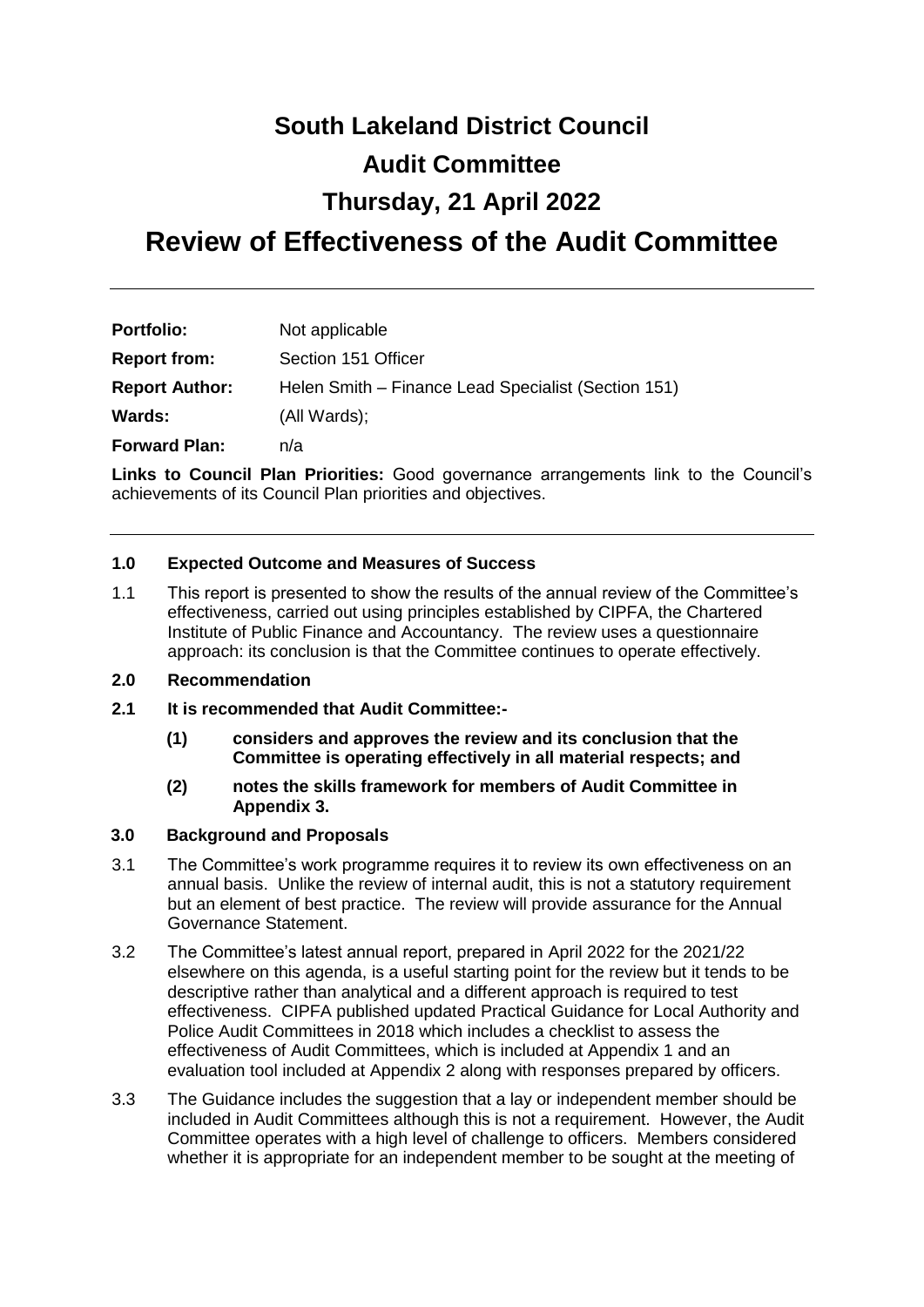Audit Committee in December 2018 and concluded there was no need for an independent member.

- 3.5 The review concludes that, with the exception of the inclusion of an independent member, the Committee can demonstrate that it has been established in accordance with best practice and that, while operating without an independent member, it has operated effectively during the last year.
- 3.6 The Committee should be alert to any changes in its membership and the expertise of its Members so that it can arrange suitable training. Appendix 3 includes a skills framework for members of Audit Committee also produced by CIPFA.
- 3.7 The Practical Guidance includes possible wider functions of an audit committee. The questionnaire in Appendix 1 includes a question of whether these possible wider functions have been considered by Audit Committee.

These functions are:

- a) Considering governance, risk or control matters at the request of other committees or statutory officers;
- b) Working with local standards committees to support ethical values and reviewing the arrangements to support those values;
- c) Reviewing and monitoring treasury management arrangements in accordance with the CIPFA Treasury Management Code of Practice.

Audit Committee does support some work of the Standards Committee to support ethical values, particularly around reviewing whistleblowing arrangements. For this Council the treasury management scrutiny function is carried out by the Overview and Scrutiny Committee. The terms of reference do not refer to requests for consideration of matters from other committees or statutory officers: any such proposals should be considered on a case-by-case basis bearing in mind the need to maintain the independence of the Audit Committee.

| Appendix No. | <b>Name of Appendix</b>                                      |
|--------------|--------------------------------------------------------------|
|              | Audit Committee Effectiveness Checklist March 2022           |
|              | Audit Committee Effectiveness Assessment March 2022          |
|              | CIPFA Audit Committee Members Knowledge and Skills Framework |

#### **4.0 Appendices Attached to this Report**

#### **5.0 Consultation**

5.1 Officers have reviewed the guidance on the operation of audit committees as set out above.

#### **6.0 Alternative Options**

6.1 The Committee can challenge and alter the detail or the conclusion of the review, however it is believed that the assessment is accurate and can be evidenced.

#### **7.0 Implications**

#### **Financial, Resources and Procurement**

7.1 This report has no direct financial implications.

#### **Human Resources**

7.2 Need for continued focus on Skills/Knowledge development and effectiveness of members. Also need to further raise awareness of role of Audit and effectiveness of audit as part of the key skills programme for senior managers.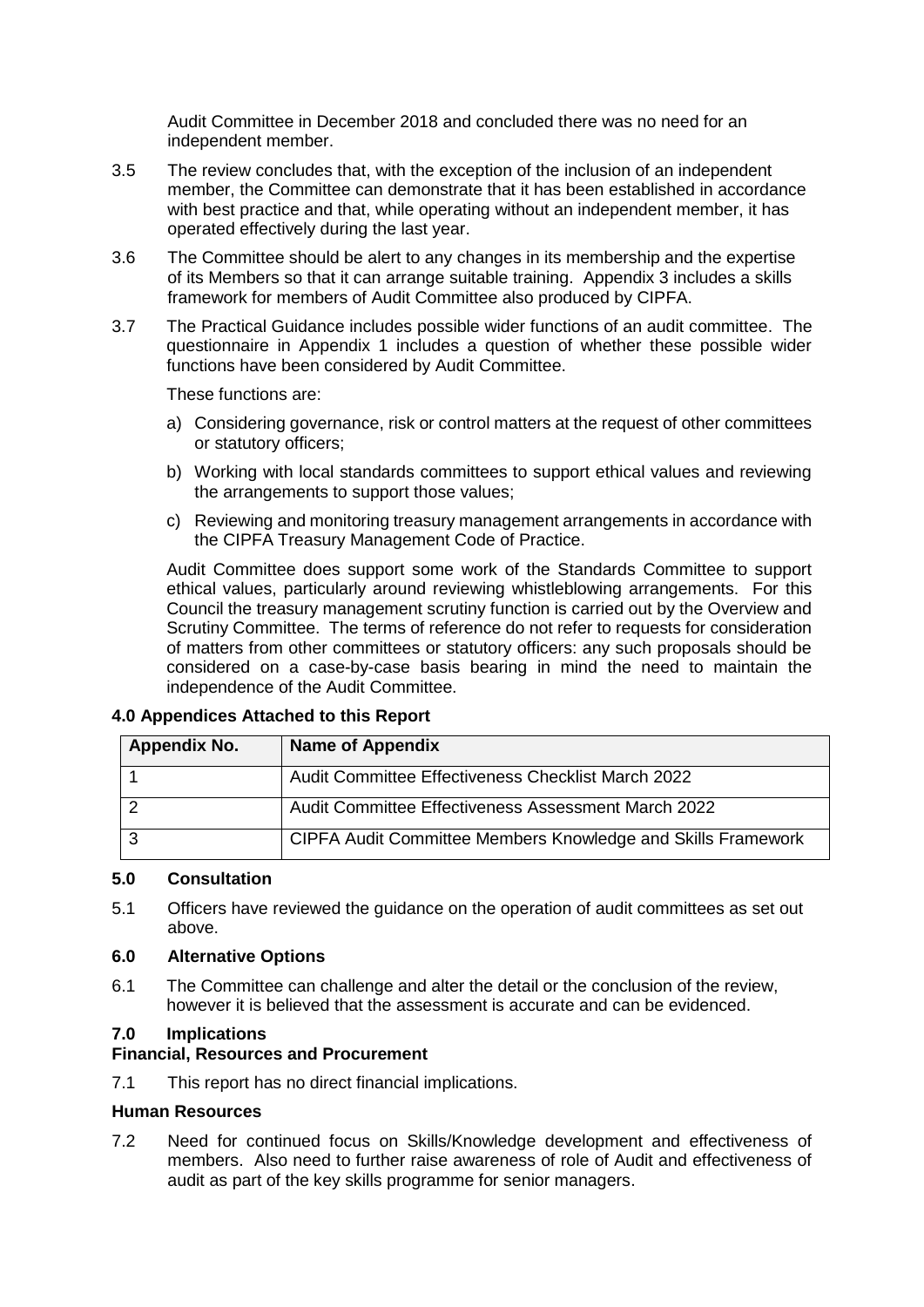### **Legal**

7.3 There are no legal implications arising from this report.

#### **Health and Sustainability Impact Assessment**

- 7.4 Have you completed a Health and Sustainability Impact Assessment? No
- 7.5 If you have not completed an Impact Assessment, please explain your reasons: this report relates to a review of corporate governance and is considered to have no Health, Social, Economic and Environmental impacts.

|                                          |                                                                                      | <b>Positive</b> | <b>Neutral</b> | <b>Negative</b> | <b>Unknown</b> |
|------------------------------------------|--------------------------------------------------------------------------------------|-----------------|----------------|-----------------|----------------|
| <b>Environment</b><br>and Health         | Greenhouse gases<br>emissions                                                        |                 | X              |                 |                |
|                                          | <b>Air Quality</b>                                                                   |                 | X              |                 |                |
|                                          | <b>Biodiversity</b>                                                                  |                 | $\sf X$        |                 |                |
|                                          | Impacts of Climate<br>Change                                                         |                 | $\sf X$        |                 |                |
|                                          | Reduced or zero<br>requirement for energy,<br>building space, materials<br>or travel |                 | $\sf X$        |                 |                |
|                                          | <b>Active Travel</b>                                                                 |                 | X              |                 |                |
| <b>Economy and</b><br><b>Culture</b>     | Inclusive and sustainable<br>development                                             |                 | $\sf X$        |                 |                |
|                                          | Jobs and levels of pay                                                               |                 | X              |                 |                |
|                                          | Healthier high streets                                                               |                 | $\sf X$        |                 |                |
|                                          | Culture, creativity and<br>heritage                                                  |                 | X              |                 |                |
| <b>Housing and</b><br><b>Communities</b> | Standard of housing                                                                  |                 | $\sf X$        |                 |                |
|                                          | Access to housing                                                                    |                 | X              |                 |                |
|                                          | Crime                                                                                |                 | X              |                 |                |

7.6 Summary of Health and Sustainability Impacts

#### **Equality and Diversity**

- 7.7 Have you completed an Equality Impact Analysis? No
- 7.8 If you have not completed an Impact Analysis, please explain your reasons: this report relates to a review of corporate governance and is considered to have no Equality and Diversity impacts.
- 7.9 Summary of Equality and Diversity impacts

| Please indicate: $P =$ Positive impact; $0 =$ Neutral; N = Negative; Enter "X" |   |  |   |  |  |
|--------------------------------------------------------------------------------|---|--|---|--|--|
| Age                                                                            | D |  | 0 |  |  |
| <b>Disability</b>                                                              | D |  |   |  |  |
| Gender reassignment (transgender)                                              | D |  |   |  |  |